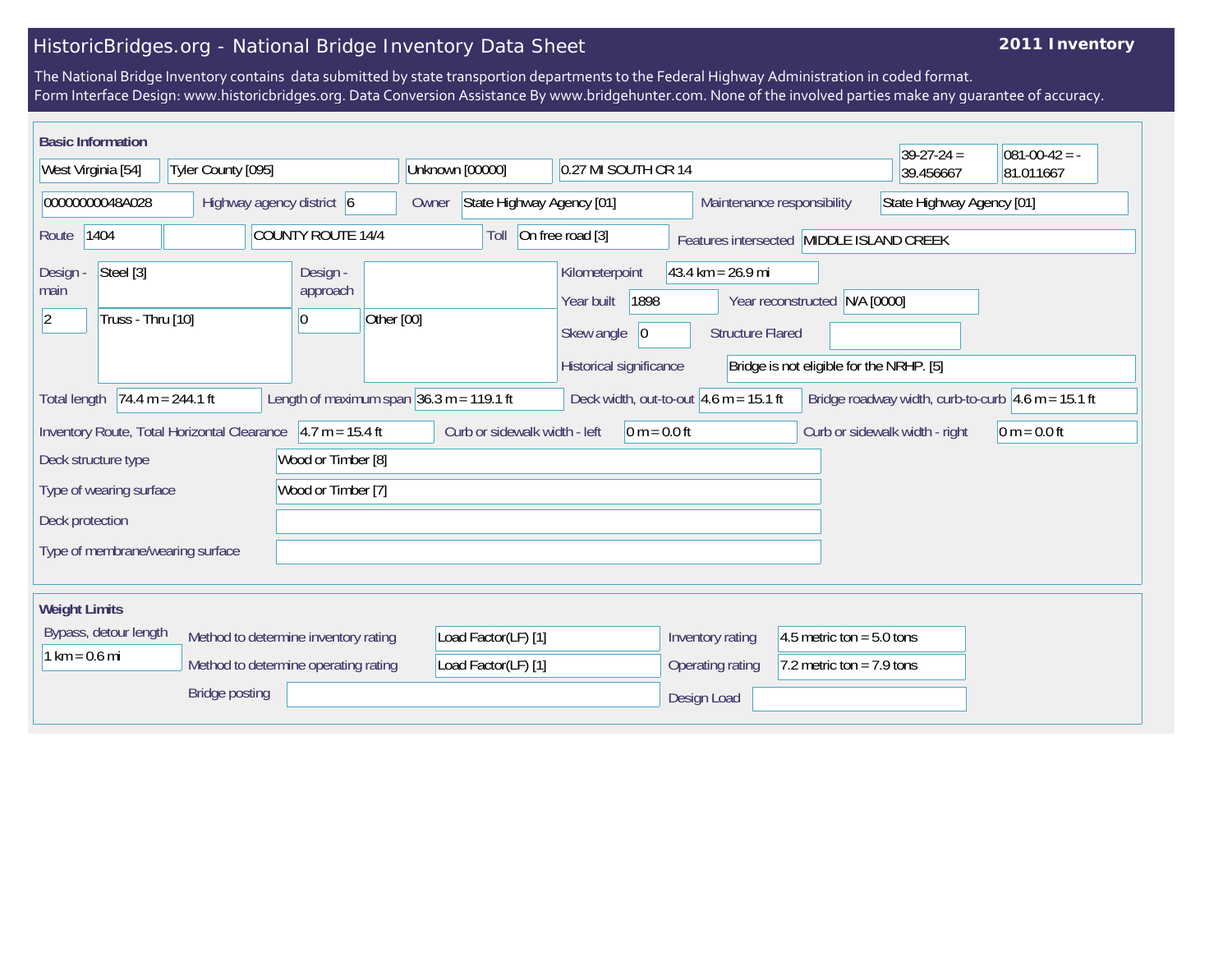| <b>Functional Details</b>                                                                                    |                                                                                         |  |  |  |  |  |  |
|--------------------------------------------------------------------------------------------------------------|-----------------------------------------------------------------------------------------|--|--|--|--|--|--|
| 50<br>Average daily truck traffi 0<br>Average Daily Traffic                                                  | Year 2008<br>2028<br>Future average daily traffic<br> 61<br>%<br>Year                   |  |  |  |  |  |  |
| Road classification<br>Local (Rural) [09]                                                                    | Approach roadway width<br>$3 m = 9.8 ft$<br>Lanes on structure  1                       |  |  |  |  |  |  |
| Type of service on bridge Highway [1]                                                                        | Direction of traffic One lane bridge for 2 - way traffic [3]<br>Bridge median           |  |  |  |  |  |  |
| Parallel structure designation<br>No parallel structure exists. [N]                                          |                                                                                         |  |  |  |  |  |  |
| Type of service under bridge<br>Waterway [5]                                                                 | Navigation control<br>Lanes under structure<br>$ 0\rangle$                              |  |  |  |  |  |  |
| Navigation vertical clearanc<br>$0 = N/A$                                                                    | Navigation horizontal clearance $ 0 = N/A$                                              |  |  |  |  |  |  |
| Minimum navigation vertical clearance, vertical lift bridge                                                  | Minimum vertical clearance over bridge roadway<br>$4.8 m = 15.7 ft$                     |  |  |  |  |  |  |
| Minimum lateral underclearance reference feature Feature not a highway or railroad [N]                       |                                                                                         |  |  |  |  |  |  |
| Minimum lateral underclearance on left $0 = N/A$<br>Minimum lateral underclearance on right 99.9 = Unlimited |                                                                                         |  |  |  |  |  |  |
| Minimum Vertical Underclearance $ 0 = N/A$                                                                   | Minimum vertical underclearance reference feature Feature not a highway or railroad [N] |  |  |  |  |  |  |
| Appraisal ratings - underclearances N/A [N]                                                                  |                                                                                         |  |  |  |  |  |  |
|                                                                                                              |                                                                                         |  |  |  |  |  |  |
| <b>Repair and Replacement Plans</b>                                                                          |                                                                                         |  |  |  |  |  |  |
| Type of work to be performed                                                                                 | Work to be done by contract [1]<br>Work done by                                         |  |  |  |  |  |  |
| Replacement of bridge or other structure because<br>of substandard load carrying capacity or substantial     | 447000<br>Bridge improvement cost<br>416000<br>Roadway improvement cost                 |  |  |  |  |  |  |
| bridge roadway geometry. [31]                                                                                | Length of structure improvement<br>$86 m = 282.2 ft$<br>Total project cost<br>1246000   |  |  |  |  |  |  |
|                                                                                                              | Year of improvement cost estimate<br>2009                                               |  |  |  |  |  |  |
|                                                                                                              | Border bridge - percent responsibility of other state<br>Border bridge - state          |  |  |  |  |  |  |
|                                                                                                              | Border bridge - structure number                                                        |  |  |  |  |  |  |